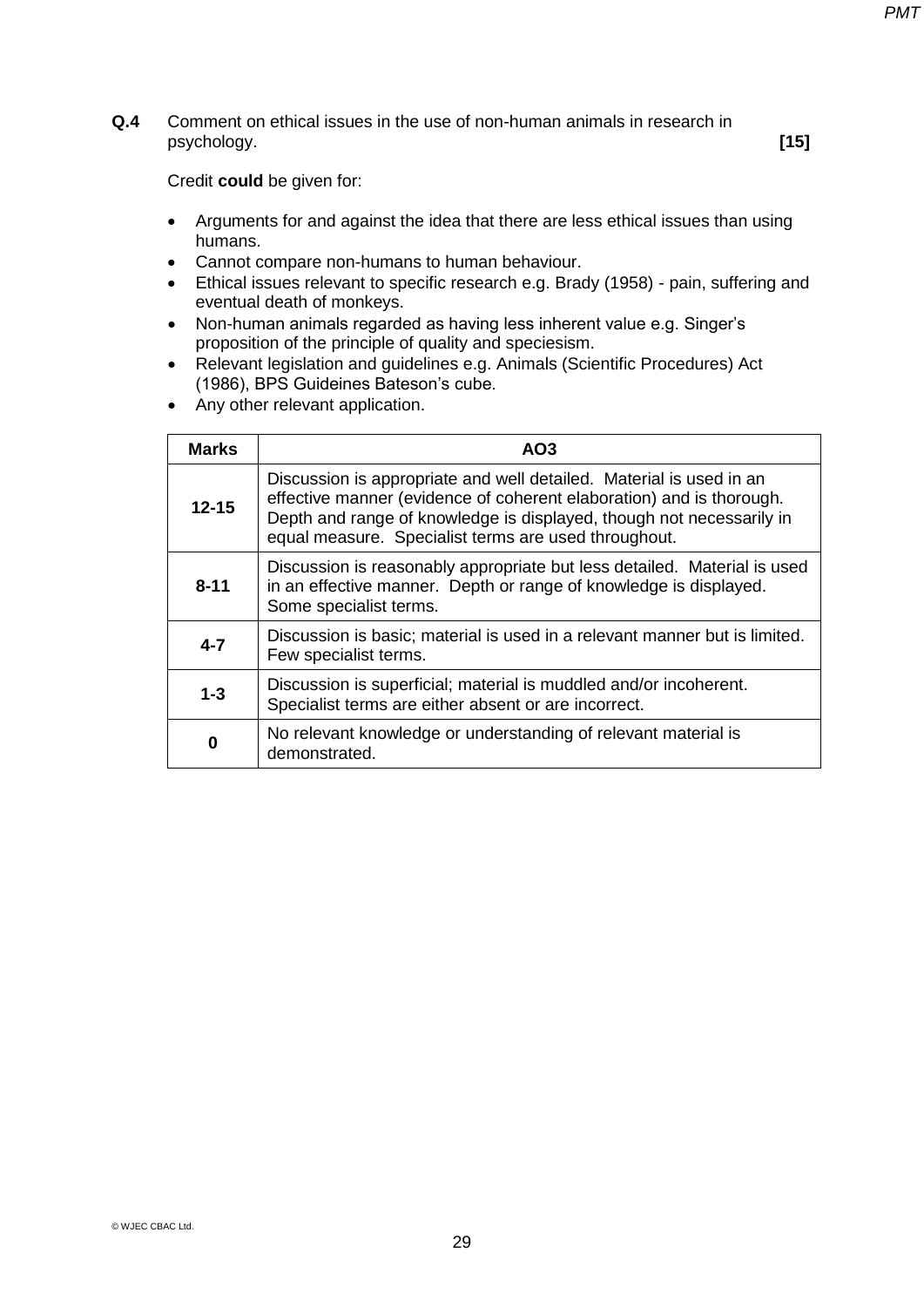**Q.5** Discuss ways of dealing with ethical issues in the use of human participants in research in psychology. **[15]**

- Use of presumptive consent and prior general consent as a means of dealing with lack of informed consent.
- Use of role play as a means of dealing with deception.
- Use of BPS ethical guidelines.
- Use of ethical committees.
- Replace with animals.
- Any other relevant disadvantages.

| <b>Marks</b> | AO <sub>3</sub>                                                                                                                                                                                                                                                             |
|--------------|-----------------------------------------------------------------------------------------------------------------------------------------------------------------------------------------------------------------------------------------------------------------------------|
| $12 - 15$    | Discussion is appropriate and well detailed. Material is used in an<br>effective manner (evidence of coherent elaboration) and is thorough.<br>Depth and range of knowledge is displayed, though not necessarily in<br>equal measure. Specialist terms are used throughout. |
| $8 - 11$     | Discussion is reasonably appropriate but less detailed. Material is<br>used in an effective manner. Depth or range of knowledge is<br>displayed. Some specialist terms.                                                                                                     |
| $4 - 7$      | Discussion is basic; material is used in a relevant manner but is limited.<br>Few specialist terms.                                                                                                                                                                         |
| $1 - 3$      | Discussion is superficial; material is muddled and/or incoherent.<br>Specialist terms are either absent or are incorrect.                                                                                                                                                   |
| 0            | No relevant knowledge or understanding of relevant material is<br>demonstrated.                                                                                                                                                                                             |

### **TOTAL 45**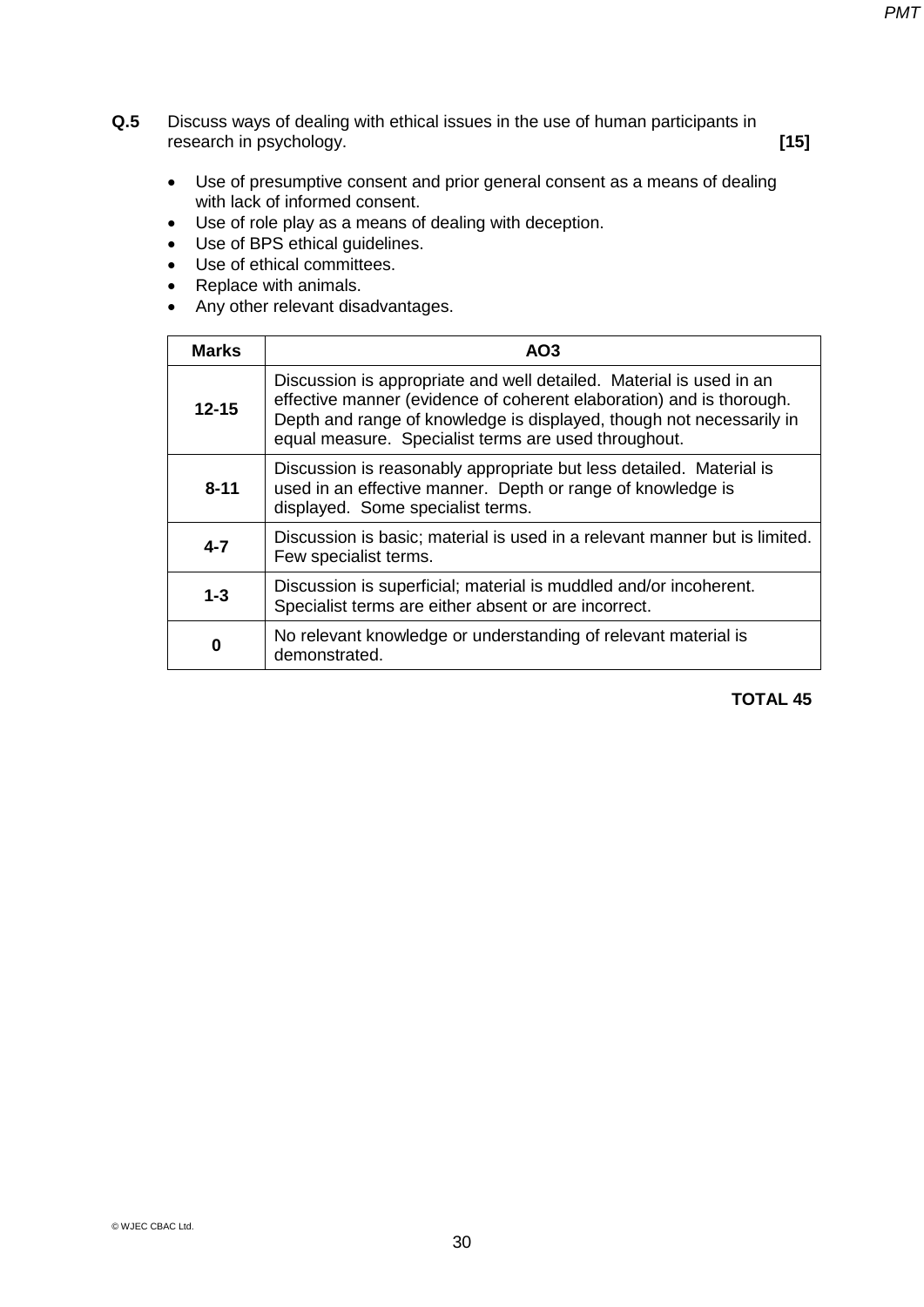# **GCE Psychology - PY4**

**Q.1** (a) Describe what is meant by 'a genetic influence on human behaviour'. **[3]** 

- Evolutionary factors in human behaviour.
- Conditions or tendencies established at conception (e.g. sex, aspects of mental disorder).
- Any other relevant description.

| <b>Marks</b> | AO1                                                                                                                                         |
|--------------|---------------------------------------------------------------------------------------------------------------------------------------------|
| 3            | A full and accurate description is given with clear reference to<br>psychology.                                                             |
| $\mathbf{2}$ | A full and accurate description is given but no clear reference to<br>psychology OR Basic description with some reference to<br>psychology. |
| 1            | A basic and limited description is given.                                                                                                   |
| 0            | No relevant description.                                                                                                                    |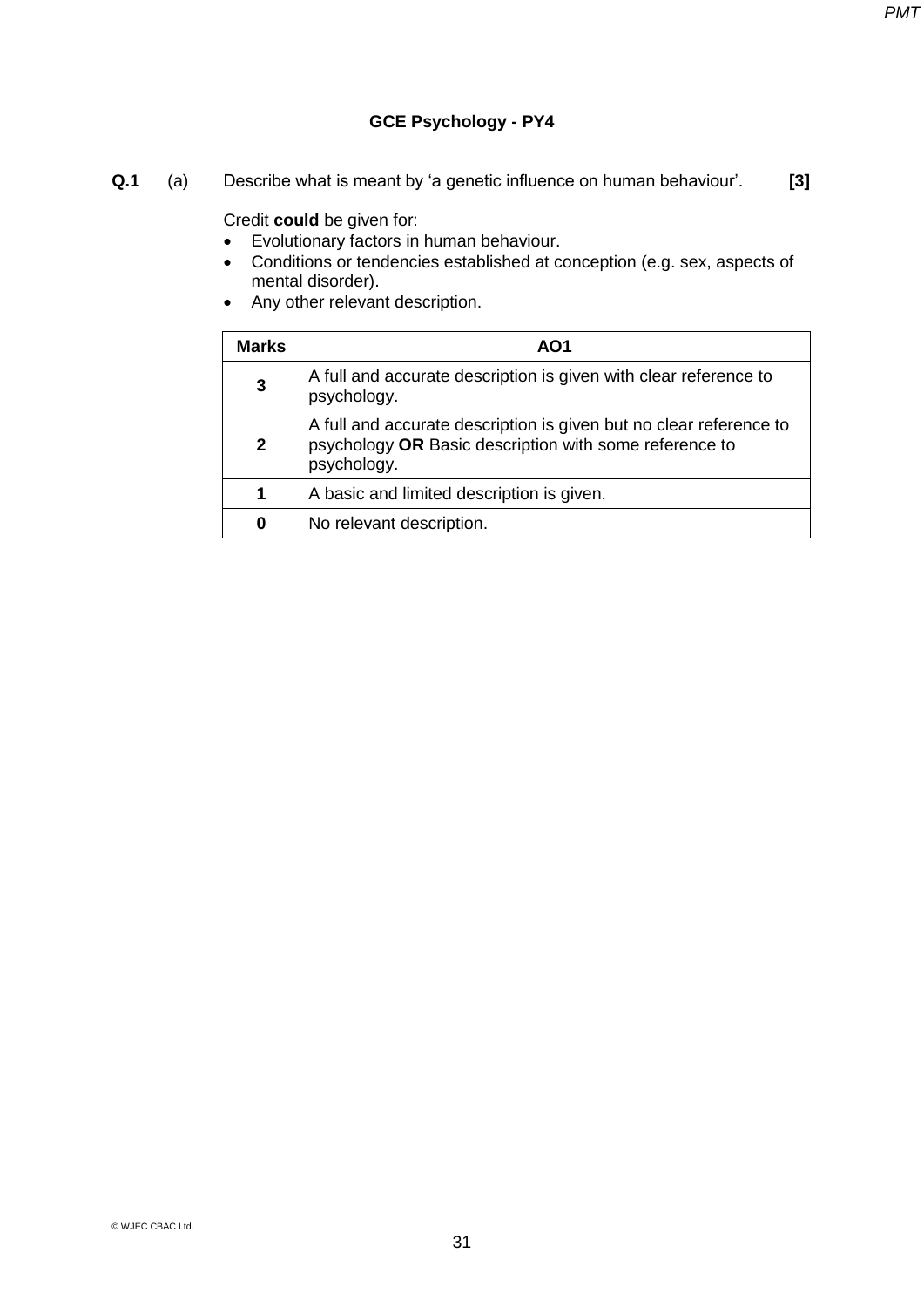(b) Using psychological knowledge and research findings, discuss the balance of genetic and environmental influences on human behaviour. **[22]**

Credit **could** be given for:

- Interaction between genetic and environmental influences (e.g. diathesisstress theory, parenting and temperament, nutrition and behaviour).
- Critical analysis of research.
- Any other relevant material.

| <b>Marks</b> | AO <sub>2</sub>                                                                                                                         |
|--------------|-----------------------------------------------------------------------------------------------------------------------------------------|
| $6 - 7$      | Evaluation is relevant, clearly structured and thorough. There is<br>evidence of coherent elaboration in the material presented.        |
| 4 - 5        | Evaluation is relevant, structured and shows some coherence in<br>the material presented. Depth or range of evaluation is<br>displayed. |
| $2 - 3$      | Evaluation shows some relevance but is basic and limited in<br>detail.                                                                  |
| 1            | Some very limited, relevant, evaluation is present.                                                                                     |
| O            | No relevant evaluation.                                                                                                                 |

- Discussion of principal genetic influences (e.g. evolutionary, proximal influences on disorder, intelligence).
- Discussion of principal environmental influences (e.g. culture, peers, parents).
- Any other relevant material.

| <b>Marks</b> | AO3                                                                                                                                                                                                                                                                                                     |
|--------------|---------------------------------------------------------------------------------------------------------------------------------------------------------------------------------------------------------------------------------------------------------------------------------------------------------|
| $12 - 15$    | Evidence is clearly interpreted and analysed. Conflicting<br>arguments are presented in a structured manner that accurately<br>addresses the question and reaches a reasoned conclusion.<br>Range and depth of evidence are displayed though not in equal<br>measure.                                   |
| $8 - 11$     | Evidence is interpreted and analysed. Conflicting arguments are<br>presented effectively and address the question. There are<br>limitations in either the range or depth of evidence presented or<br>in the structure of the argument or in the overall conclusion.<br>Some appropriate terms are used. |
| $4 - 7$      | Evidence is basic. The material is used in a relevant manner to<br>address the question but the structure of the answer and the<br>conclusion are limited. Few appropriate terms are identifiable.                                                                                                      |
| $1 - 3$      | There is little evidence relating to the question. The answer is<br>confused and/or severely limited in scope.<br>Appropriate terms are either not used or are used incorrectly.                                                                                                                        |
| ŋ            | No material relevant to the question.                                                                                                                                                                                                                                                                   |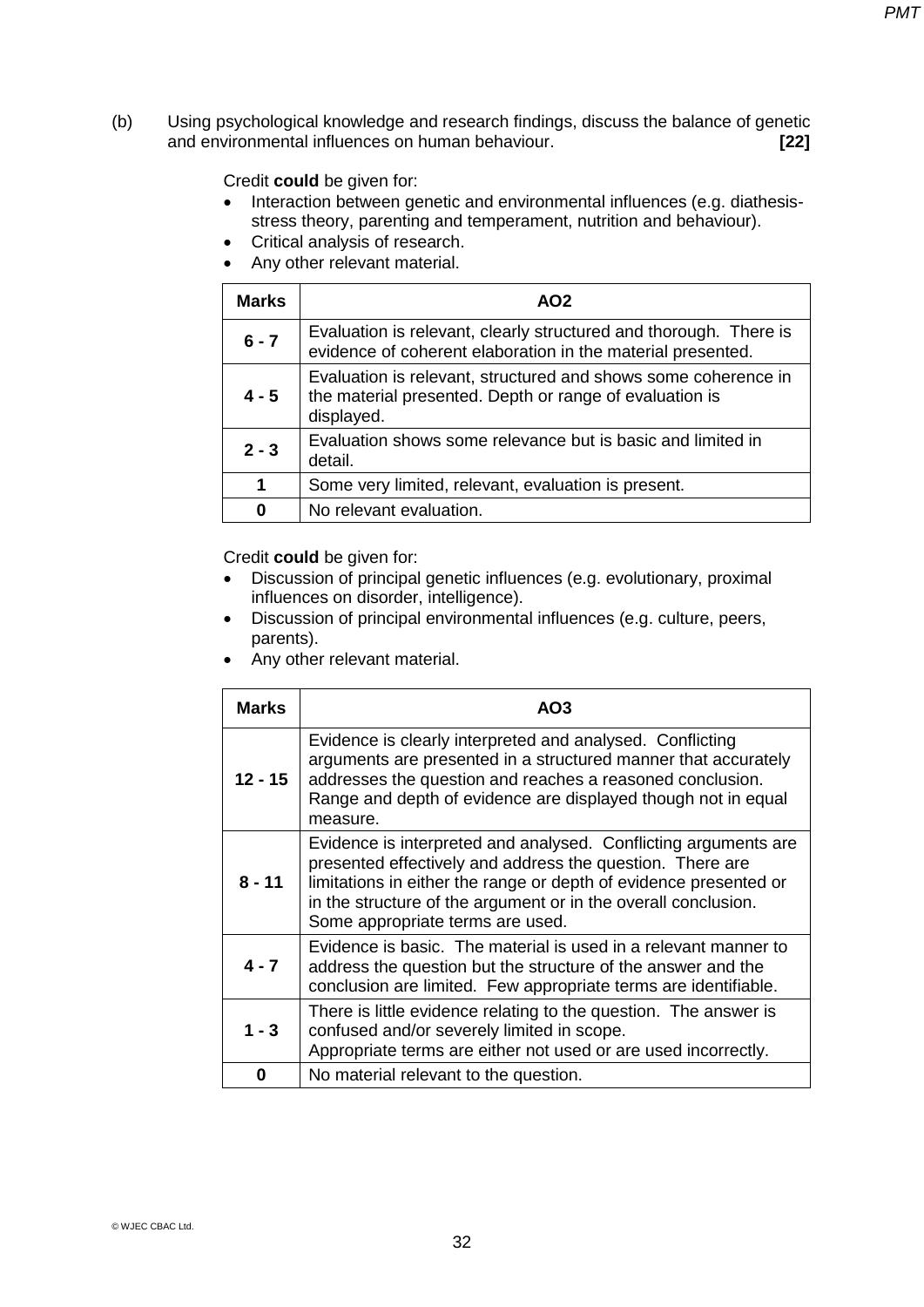## **Q.2** (a) Describe what is meant by the term 'gender bias' in psychology. **[3]**

- The practice of psychology is routinely and persistently operated to the benefit of one gender in relation to the other.
- Any other relevant description.

| <b>Marks</b> | AO1                                                                                                                                         |
|--------------|---------------------------------------------------------------------------------------------------------------------------------------------|
| 3            | A full and accurate description is given with clear reference to<br>psychology.                                                             |
| $\mathbf{2}$ | A full and accurate description is given but no clear reference to<br>psychology OR Basic description with some reference to<br>psychology. |
| 1            | A basic and limited description is given.                                                                                                   |
| 0            | No relevant description.                                                                                                                    |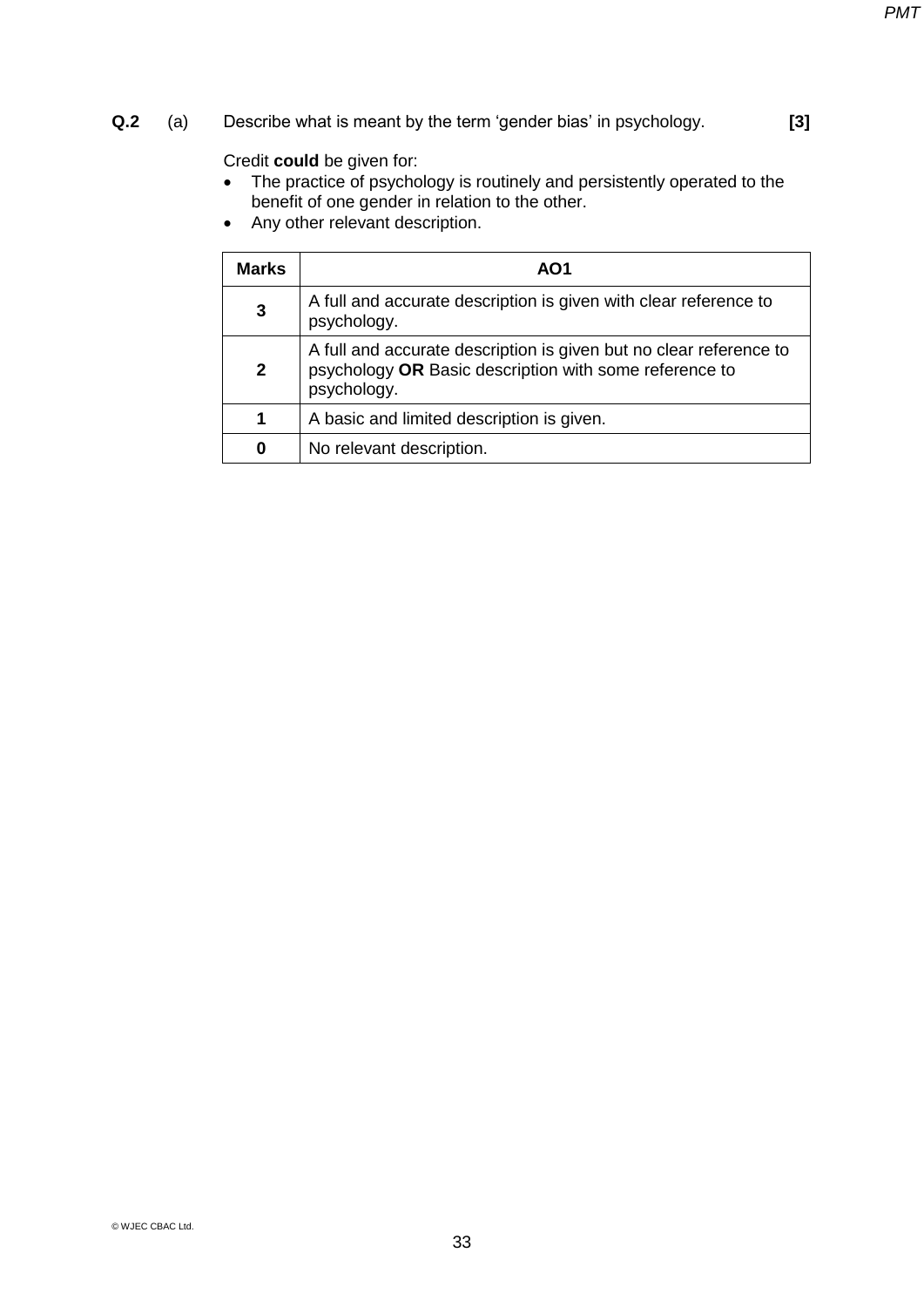#### (b) Discuss issues of gender bias in psychology. **[22]**

Credit **could** be given for:

- Standard of evidence used in the argument presented.
- Evaluation of specific studies and theories.
- Ways of overcoming these types of gender bias (e.g. redefinition of psychological disorders, feminist perspectives in research).
- Any other relevant material.

| <b>Marks</b> | AO <sub>2</sub>                                                                                                                                                                                                             |
|--------------|-----------------------------------------------------------------------------------------------------------------------------------------------------------------------------------------------------------------------------|
| $6 - 7$      | Evaluation is relevant, clearly structured and thorough. There is<br>evidence of coherent elaboration in the material presented.<br>Depth and range of evaluation are displayed though not<br>necessarily in equal measure. |
| $4 - 5$      | Evaluation is relevant, structured and shows some coherence in<br>the material presented. Depth or range of evaluation is<br>displayed.                                                                                     |
| $2 - 3$      | Evaluation shows some relevance but is basic and limited in<br>detail.                                                                                                                                                      |
| 1            | Some very limited relevant, evaluation is present.                                                                                                                                                                          |
| ŋ            | No relevant evaluation.                                                                                                                                                                                                     |

- Types of gender bias (e.g. alpha, beta, androcentrism).
- The historical invisibility of female psychologists (e.g. Loftus, Gibson).
- The assumption of gender differences in theory and research (e.g. biological determinism).
- Examples of appropriate psychological evidence (theories and/or studies) which display gender bias (e.g. psychoanalytic, aggression).
- Any other relevant material.

| <b>Marks</b> | AO3                                                                                                                                                                                                                                                                                                                               |
|--------------|-----------------------------------------------------------------------------------------------------------------------------------------------------------------------------------------------------------------------------------------------------------------------------------------------------------------------------------|
| $12 - 15$    | Evidence is clearly interpreted and analysed. Conflicting<br>arguments are presented in a structured manner that accurately<br>address the question and reaches a reasoned conclusion.<br>Depth and range of evidence are displayed, although not<br>necessarily in equal measure. Appropriate terminology is used<br>throughout. |
| $8 - 11$     | Evidence is interpreted and analysed. Conflicting arguments are<br>presented effectively and address the question. There are<br>limitations in either the depth and range of evidence presented or<br>in the structure of the argument or in the overall conclusion.<br>Some appropriate terms are used.                          |
| $4 - 7$      | Evidence is basic. The material is used in a relevant manner to<br>address the question but the structure of the answer and the<br>conclusion are limited. Few appropriate terms are used.                                                                                                                                        |
| $1 - 3$      | There is little evidence relating to the question. The answer is<br>confused and/or severely limited in scope.<br>Appropriate terms are either not used or are used incorrectly.                                                                                                                                                  |
| 0            | No material relevant to the question.                                                                                                                                                                                                                                                                                             |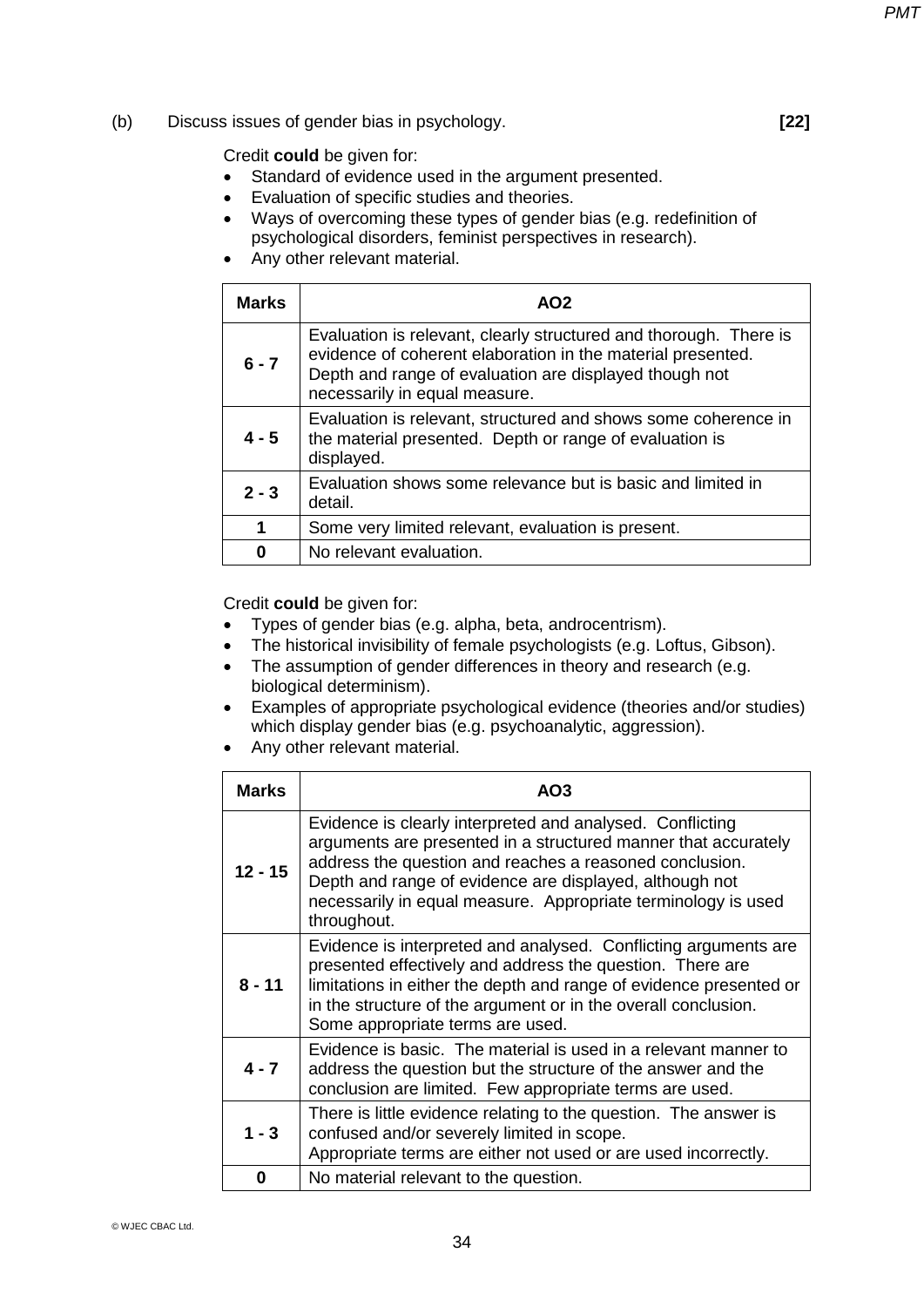**Q.3** Describe and evaluate explanations for disorders of memory. **[25]** 

Credit **could** be given for:

- Statistical abnormalities (e.g. tip-of-the-tongue, strong habit intrusion, onomastic aphasia, déjà vu).
- Psychological disorders (e.g. repression, PTSD flashbacks, fugue).
- Pathological states where memory disorder is a symptom (e.g. agnosias, Alzheimer's, Korsakoff's).
- Any other relevant material.

| <b>Marks</b> | AO1                                                                                                                                                                                                                                                         |
|--------------|-------------------------------------------------------------------------------------------------------------------------------------------------------------------------------------------------------------------------------------------------------------|
| $8 - 10$     | Knowledge and understanding of evidence is accurate and well detailed.<br>Depth and range of knowledge are displayed though not necessarily in<br>equal measure. Language (grammar, punctuation and spelling) is<br>relevant, well structured and accurate. |
| $6 - 7$      | Knowledge and understanding of evidence is reasonably accurate, and<br>less detailed. Depth or range of knowledge is displayed. Language<br>(including grammar, punctuation and spelling) is accurate, structured<br>and clear.                             |
| $4 - 5$      | Knowledge and understanding of evidence is appropriate but basic in<br>detail. Language (including grammar, punctuation and spelling) shows<br>some inaccuracies.                                                                                           |
| $1 - 3$      | Knowledge and understanding is superficial and/or muddled. Language<br>(including grammar, punctuation and spelling) has errors.                                                                                                                            |
| 0            | No relevant knowledge or understanding displayed.                                                                                                                                                                                                           |

- Discuss what is meant by a disorder of memory and what are true disorders rather than normal processes or global organic illnesses.
- Evaluation of explanations for statistical abnormalities.
- Evaluate evidence for existence of and explanations of psychological disorders.
- Any other relevant material

| <b>Marks</b> | AO <sub>2</sub>                                                                                                                                                                                              |
|--------------|--------------------------------------------------------------------------------------------------------------------------------------------------------------------------------------------------------------|
| $12 - 15$    | Evaluation is relevant, clearly structured and thorough. There is<br>coherent elaboration in the material presented. Depth and range of<br>evaluation are displayed though not necessarily in equal measure. |
| $8 - 11$     | Evaluation is relevant, structured and shows some coherence in the<br>material presented. Depth or range of evaluation is displayed.                                                                         |
| $4 - 7$      | Evaluation shows some relevance but is basic and limited in detail.                                                                                                                                          |
| $1 - 3$      | Some very limited, relevant evaluation is present.                                                                                                                                                           |
| 0            | No relevant evaluation.                                                                                                                                                                                      |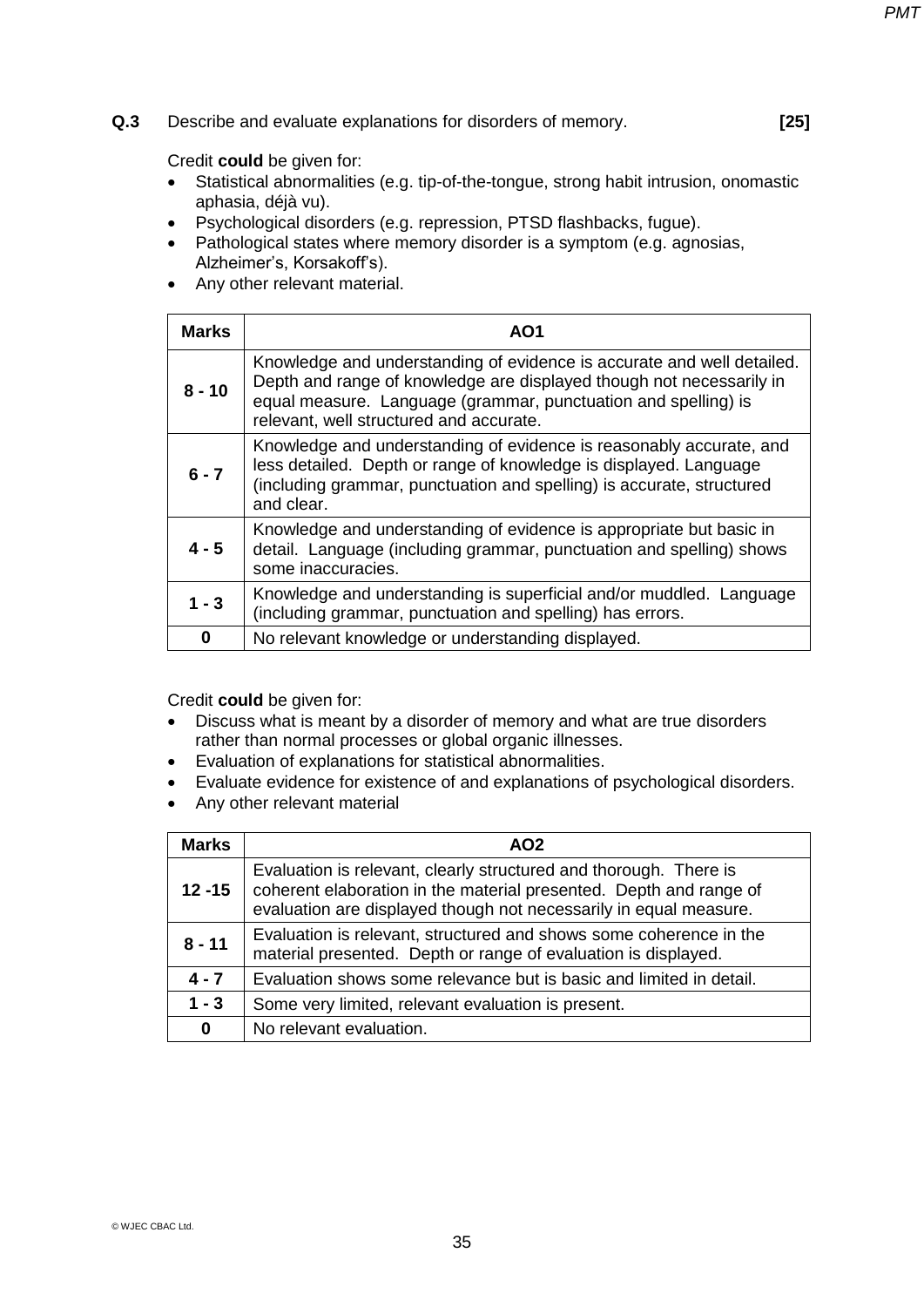**Q.4** Using psychological knowledge and research findings, discuss explanations for the dissolution of relationships. **[25]** 

Credit **could** be given for:

- Official vs real reasons for break-up (e.g. Duck 2011).
- Other factors in dissolution (e.g. gender differences, duration of relationships).
- Models of dissolution (e.g. Rollie & Duck 2006, Lee 1984).
- Other types of dissolution (e.g. bereavement).
- Any other relevant material.

| <b>Marks</b> | AO1                                                                                                                                                                                                                                                                                     |
|--------------|-----------------------------------------------------------------------------------------------------------------------------------------------------------------------------------------------------------------------------------------------------------------------------------------|
| $8 - 10$     | Knowledge and understanding of evidence is accurate and well detailed.<br>Depth and range of knowledge are displayed though not necessarily in<br>equal measure. The use of language including grammar punctuation and<br>spelling is relevant, well structured, coherent and accurate. |
| $6 - 7$      | Knowledge and understanding of evidence is reasonably accurate, and<br>less detailed. Depth or range of knowledge is displayed. The use of<br>language including grammar, punctuation and spelling is accurate,<br>structured and clear.                                                |
| $4 - 5$      | Knowledge and understanding of evidence is appropriate, but basic in<br>detail. The use of language may show some inaccuracies in grammar,<br>punctuation and spelling.                                                                                                                 |
| $1 - 3$      | Knowledge and understanding is superficial and/or muddled.<br>Written expression has errors in the use of language, including grammar,<br>punctuation and spelling.                                                                                                                     |
| 0            | No relevant knowledge or understanding displayed.                                                                                                                                                                                                                                       |

- Evaluation of Duck's precipitating factors (e.g. supporting evidence, overgeneralisation)
- Evidence relating to other factors in dissolution (e.g. Akert 1998 on post-break up behaviours, Fincham 2004 on attributional styles).
- Evaluation of models of dissolution (e.g. sample bias in most research, overgeneralisation).
- General evaluation (e.g. ethnocentrism, comparison of models applied to dissolution of relationships).
- Any other relevant material.

| <b>Marks</b> | AO <sub>2</sub>                                                                                                                                                                                                            |
|--------------|----------------------------------------------------------------------------------------------------------------------------------------------------------------------------------------------------------------------------|
| $12 - 15$    | Evaluation is relevant, clearly structured and thorough. There is<br>evidence of coherent elaboration in the material presented. Depth and<br>range of evaluation is displayed though not necessarily in equal<br>measure. |
| $8 - 11$     | Evaluation is relevant, structured and shows some coherence in the<br>material presented. Depth or range of evaluation is displayed.                                                                                       |
| $4 - 7$      | Evaluation shows some relevance but is basic and limited in detail.                                                                                                                                                        |
| $1 - 3$      | Some very limited, relevant evaluation is present.                                                                                                                                                                         |
| 0            | No relevant evaluation.                                                                                                                                                                                                    |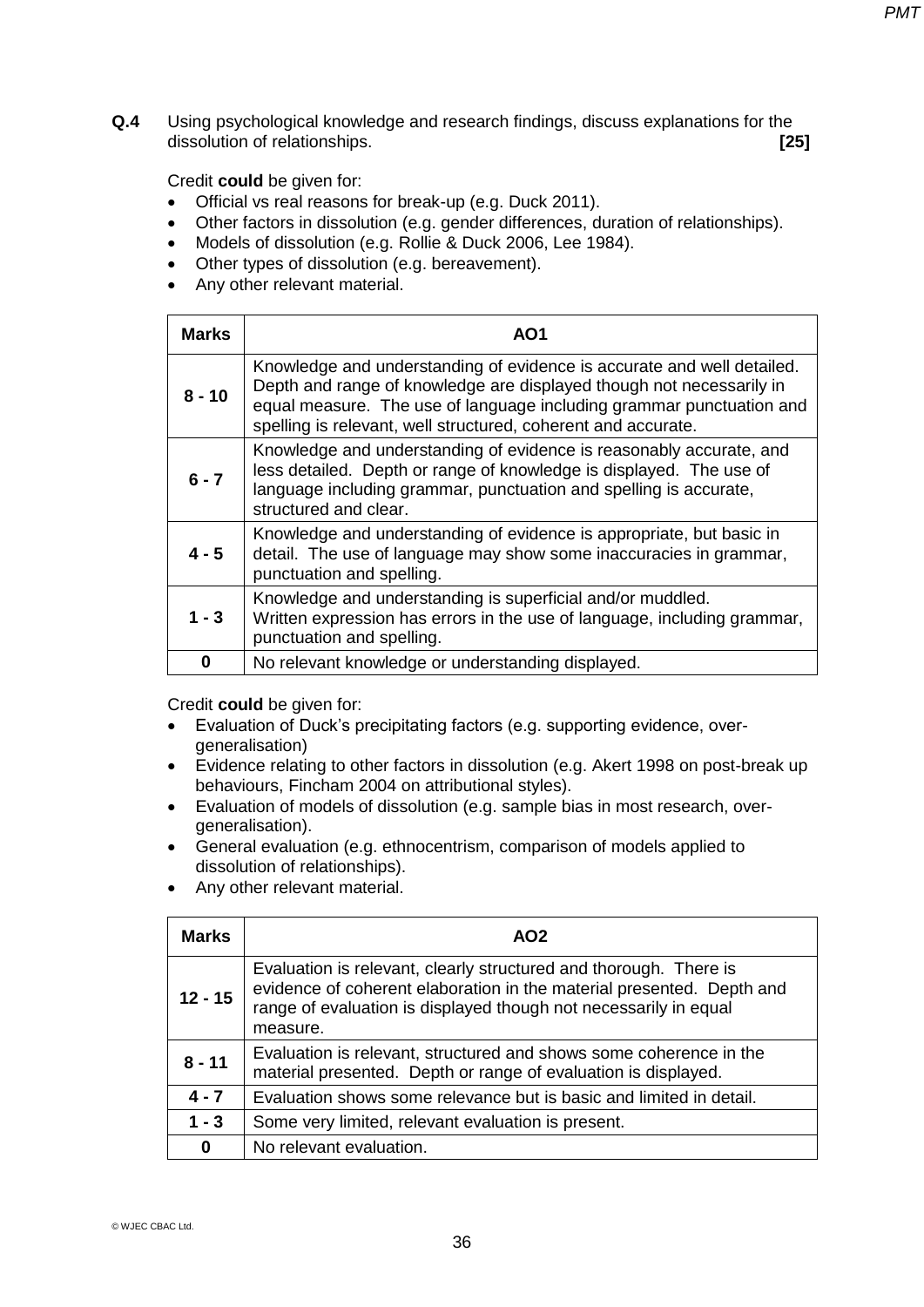#### **Q.5** Describe and evaluate theories of cognitive development. **[25]**

Credit **could** be given for:

- Piaget's theories and concepts.
- Vygotsky's theories and concepts.
- Theories of infant cognition (e.g. Kagan, Bruner).
- Development of social awareness (e.g. Dunn).
- Any other relevant material.

| <b>Marks</b> | AO1                                                                                                                                                                                                                                                                   |
|--------------|-----------------------------------------------------------------------------------------------------------------------------------------------------------------------------------------------------------------------------------------------------------------------|
| $8 - 10$     | Knowledge and understanding of evidence is accurate and well detailed.<br>Depth and range of knowledge are displayed though not necessarily in<br>equal measure. Language (including grammar, punctuation and spelling)<br>is relevant, well structured and accurate. |
| $6 - 7$      | Knowledge and understanding of evidence is reasonably accurate, and<br>less detailed. Depth or range of knowledge is displayed. Language<br>(including grammar, punctuation and spelling) is accurate, structured and<br>clear.                                       |
| $4 - 5$      | Knowledge and understanding of evidence is appropriate but basic in<br>detail. Language (including grammar, punctuation and spelling) shows<br>some inaccuracies.                                                                                                     |
| $1 - 3$      | Knowledge and understanding is superficial and/or muddled. Language<br>(including grammar, punctuation and spelling) has errors.                                                                                                                                      |
| 0            | No relevant knowledge or understanding displayed.                                                                                                                                                                                                                     |

- Methodological criticism of Piaget (e.g. Donaldson, McGarrigie).
- Importance of social context in cognitive development.
- Increased knowledge of neonatal abilities in infancy.
- Relevance of theories to real world, and their use (e.g. Piaget and primary education in UK).
- Any other relevant material.

| Marks     | AO <sub>2</sub>                                                                                                                                                                                             |
|-----------|-------------------------------------------------------------------------------------------------------------------------------------------------------------------------------------------------------------|
| $12 - 15$ | Evaluation is relevant, clearly structured and thorough. There is coherent<br>elaboration in the material presented. Depth and range of evaluation is<br>displayed though not necessarily in equal measure. |
| $8 - 11$  | Evaluation is relevant, structured and shows some coherence in the<br>material presented. Depth or range of evaluation is displayed.                                                                        |
| $4 - 7$   | Evaluation shows some relevance but is basic and limited in detail.                                                                                                                                         |
| $1 - 3$   | Some very limited, relevant evaluation is present.                                                                                                                                                          |
| 0         | No relevant evaluation                                                                                                                                                                                      |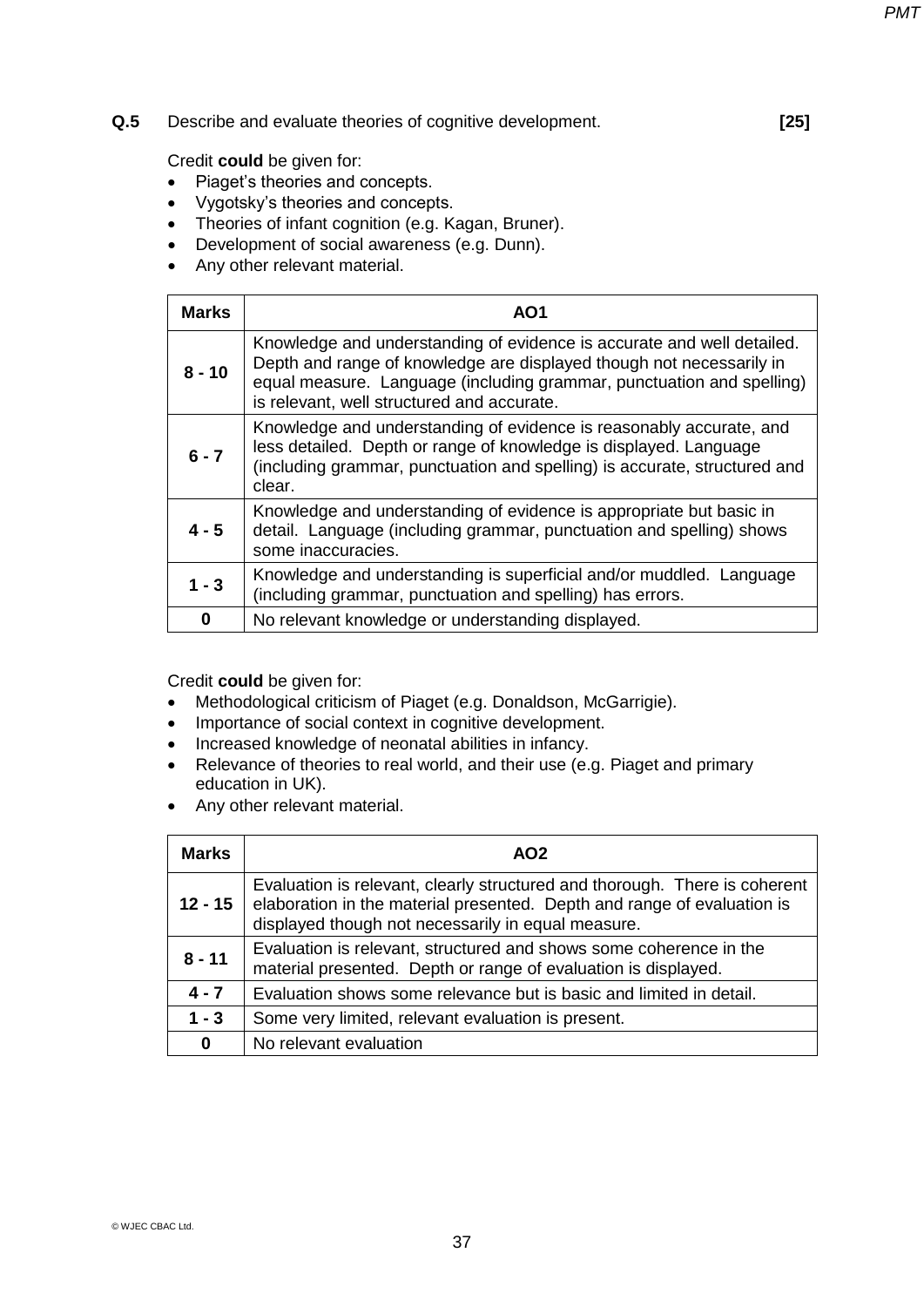#### **Q.6** Critically consider the effects of events during Late adulthood. **[25]**

Credit **could** be given for:

- Stage theories (e.g. Erikson, Levinson).
- Role changes in late adulthood (e.g. retirement, social disengagement).
- Psychophysical developments (e.g. reactions to hearing loss, decline of physical abilities, intellectual decline).
- Identity adjustment (e.g. re-engagement, loss of sexuality, spirituality).
- Bereavement and death (e.g. Murray-Parkes).
- Any other relevant material.

| <b>Marks</b> | AO1                                                                                                                                                                                                                                                                   |
|--------------|-----------------------------------------------------------------------------------------------------------------------------------------------------------------------------------------------------------------------------------------------------------------------|
| $8 - 10$     | Knowledge and understanding of evidence is accurate and well detailed.<br>Depth and range of knowledge are displayed though not necessarily in<br>equal measure. Language (including grammar, punctuation and spelling)<br>is relevant, well structured and accurate. |
| $6 - 7$      | Knowledge and understanding of evidence is reasonably accurate, and<br>less detailed. Depth or range of knowledge is displayed. Language<br>(including grammar, punctuation and spelling) is accurate, structured and<br>clear.                                       |
| $4 - 5$      | Knowledge and understanding of evidence is appropriate but basic in<br>detail. Language (including grammar, punctuation and spelling) shows<br>some inaccuracies.                                                                                                     |
| $1 - 3$      | Knowledge and understanding is superficial and/or muddled. Language<br>(including grammar, punctuation and spelling) has errors.                                                                                                                                      |
| 0            | No relevant knowledge or understanding displayed.                                                                                                                                                                                                                     |

- Evaluation of stage theories (e.g. difficulty regarding falsification).
- Evaluation of research evidence relating to changes and developments.
- Ethnocentrism and large cultural differences (e.g. time, place, subculture).
- Persistence of stereotypes despite research evidence.
- Any other relevant material.

| <b>Marks</b> | AO <sub>2</sub>                                                                                                                                                                                                            |
|--------------|----------------------------------------------------------------------------------------------------------------------------------------------------------------------------------------------------------------------------|
| $12 - 15$    | Evaluation is relevant, clearly structured and thorough. There is<br>evidence of coherent elaboration in the material presented. Depth and<br>range of evaluation is displayed though not necessarily in equal<br>measure. |
| $8 - 11$     | Evaluation is relevant, structured and shows some coherence in the<br>material presented. Depth and range of evaluation is displayed.                                                                                      |
| $4 - 7$      | Evaluation shows some relevance but is basic and limited in detail.                                                                                                                                                        |
| $1 - 3$      | Some very limited, relevant evaluation is present.                                                                                                                                                                         |
| 0            | No relevant evaluation.                                                                                                                                                                                                    |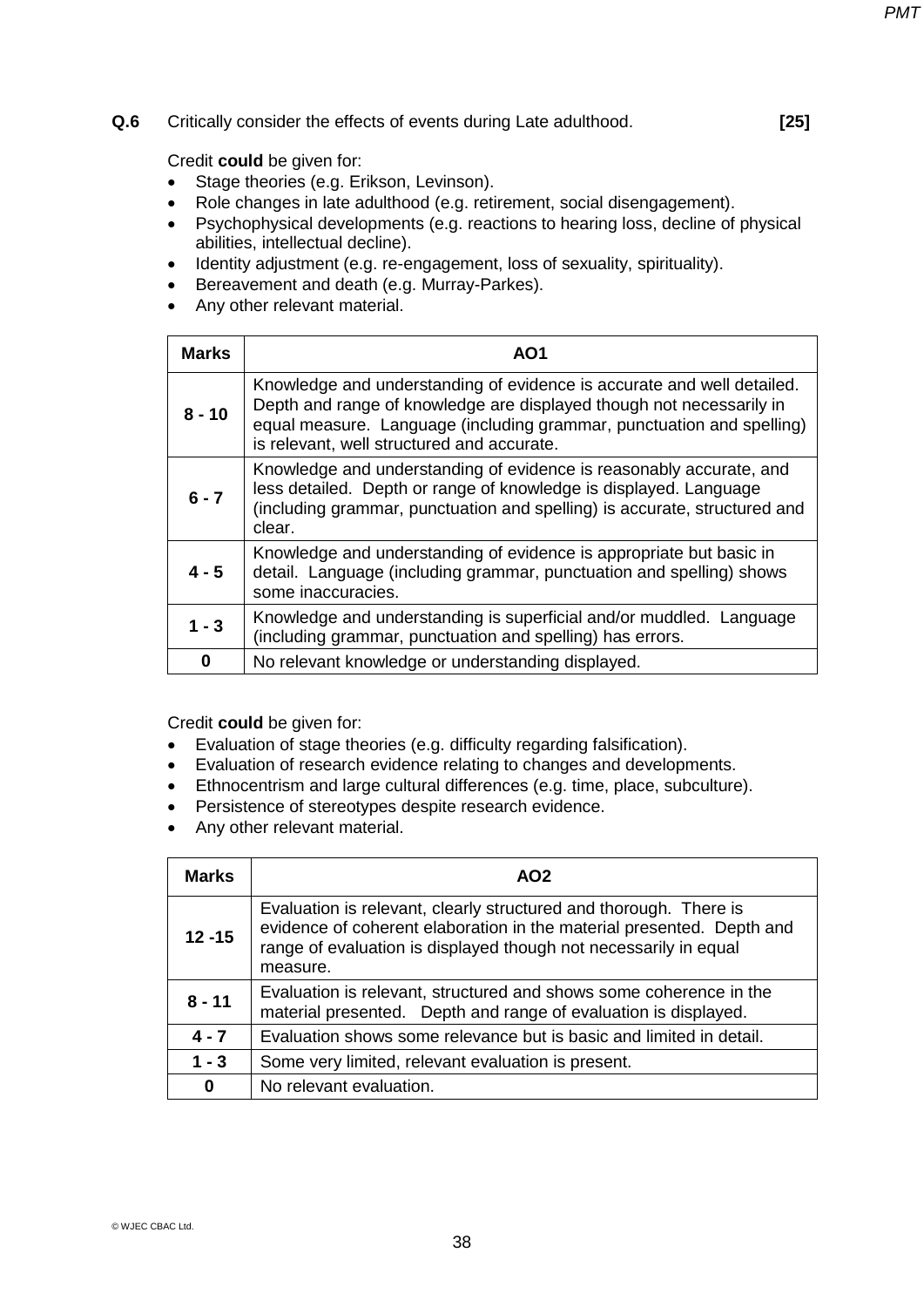**Q.7** Using psychological knowledge and research findings, describe and evaluate theories of hypnosis. **[25]** 

Credit **could** be given for:

- State theories (e.g. Hilgard, Oakley).
- Non-state theories (e.g. Wagstaff, Spanos).
- Any other relevant material.

| <b>Marks</b> | AO1                                                                                                                                                                                                                                                                                        |
|--------------|--------------------------------------------------------------------------------------------------------------------------------------------------------------------------------------------------------------------------------------------------------------------------------------------|
| $8 - 10$     | Knowledge and understanding of evidence is accurate and well<br>detailed. Depth and range of knowledge are displayed though not<br>necessarily in equal measure. The use of language including<br>grammar punctuation and spelling is relevant, well structured,<br>coherent and accurate. |
| $6 - 7$      | Knowledge and understanding of evidence is reasonably accurate,<br>and less detailed. Depth or range of knowledge is displayed. The<br>use of language including grammar, punctuation and spelling is<br>accurate, structured and clear.                                                   |
| $4 - 5$      | Knowledge and understanding of evidence is appropriate, but basic<br>in detail. The use of language may show some inaccuracies in<br>grammar, punctuation and spelling.                                                                                                                    |
| $1 - 3$      | Knowledge and understanding is superficial and/or muddled.<br>Written expression has errors in the use of language, including<br>grammar, punctuation and spelling.                                                                                                                        |
| 0            | No relevant knowledge or understanding displayed.                                                                                                                                                                                                                                          |

- Evaluation of state theories.
- Evaluation of non-state theories.
- Discussion of current scientific position (i.e. balance of evidence).
- Relevance of theory in relation to actual usage of hypnosis (e.g. clinical use, entertainment).
- Any other relevant material.

| <b>Marks</b> | AO2                                                                                                                                                                                                                        |
|--------------|----------------------------------------------------------------------------------------------------------------------------------------------------------------------------------------------------------------------------|
| $12 - 15$    | Evaluation is relevant, clearly structured and thorough. There is<br>evidence of coherent elaboration in the material presented. Depth<br>and range of evaluation is displayed though not necessarily in equal<br>measure. |
| $8 - 11$     | Evaluation is relevant, structured and shows some coherence in the<br>material presented. Depth or range of evaluation displayed.                                                                                          |
| $4 - 7$      | Evaluation shows some relevance but is basic and limited in detail.                                                                                                                                                        |
| $1 - 3$      | Some very limited, relevant evaluation is present.                                                                                                                                                                         |
| 0            | No relevant evaluation                                                                                                                                                                                                     |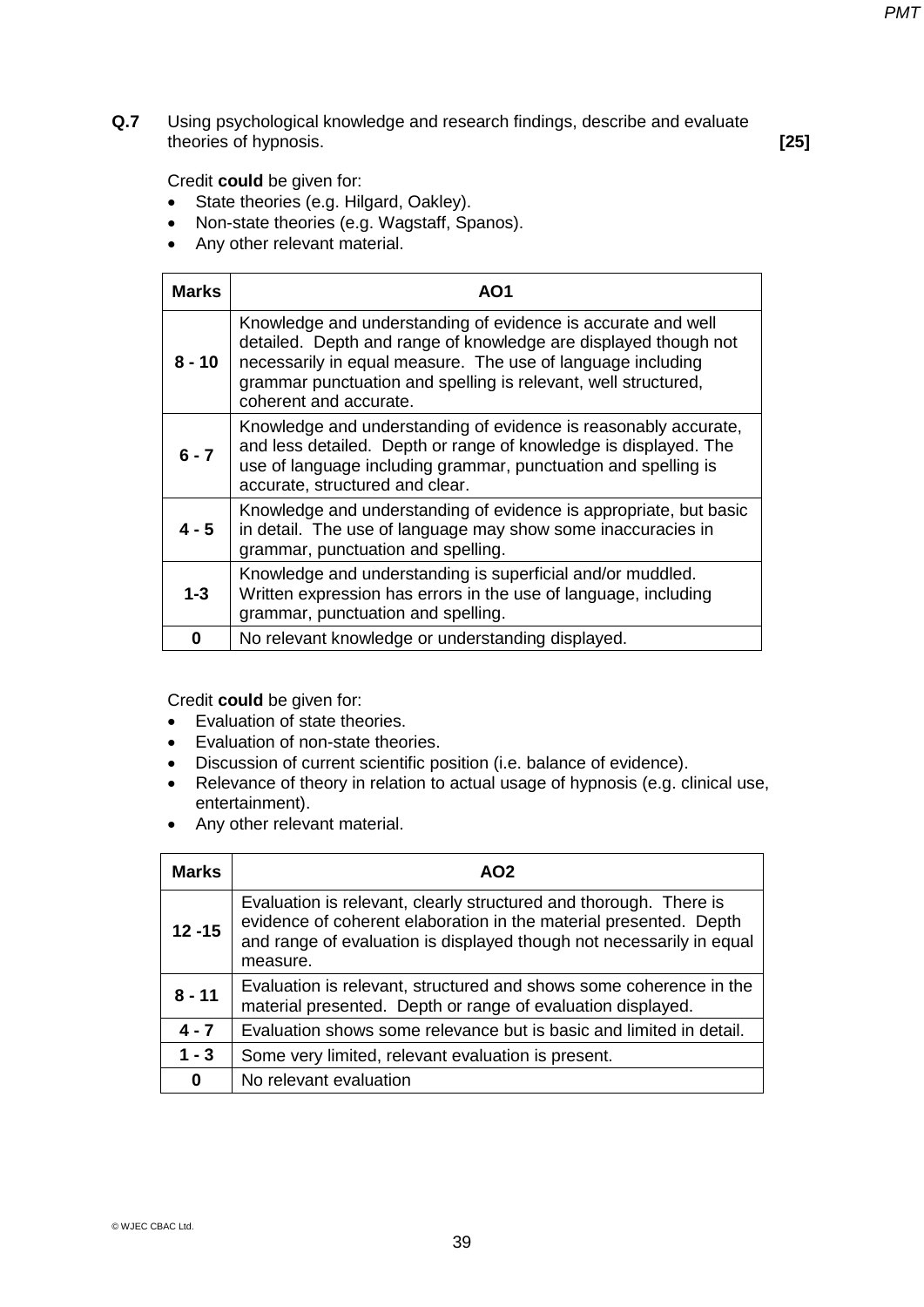### **Q.8** Discuss factors affecting health behaviours. **[25]**

Credit **could** be given for:

- Personality type, age, social class.
- Rationality in decision-making.
- Attribution style.
- Reference to real life studies of health behaviour.
- Any other relevant material.

| <b>Marks</b> | AO <sub>1</sub>                                                                                                                                                                                                                                                                         |
|--------------|-----------------------------------------------------------------------------------------------------------------------------------------------------------------------------------------------------------------------------------------------------------------------------------------|
| $8 - 10$     | Knowledge and understanding of evidence is accurate and well detailed.<br>Depth and range of knowledge are displayed though not necessarily in equal<br>measure. The use of language including grammar punctuation and spelling<br>is relevant, well structured, coherent and accurate. |
| $6 - 7$      | Knowledge and understanding of evidence is reasonably accurate, and less<br>detailed. Depth or range of knowledge is displayed. The use of language<br>including grammar, punctuation and spelling is accurate, structured and<br>clear.                                                |
| $4 - 5$      | Knowledge and understanding of evidence is appropriate, but basic in detail.<br>The use of language may show some inaccuracies in grammar, punctuation<br>and spelling.                                                                                                                 |
| $1 - 3$      | Knowledge and understanding is superficial and/or muddled. Written<br>expression has errors in the use of language, including grammar,<br>punctuation and spelling.                                                                                                                     |
| 0            | No relevant knowledge or understanding displayed.                                                                                                                                                                                                                                       |

- Changes in the concept of health and health behaviour.
- Cultural and class differences (e.g. relative affluence, meaning of concept in non-Western societies).
- Critical research relating to major factors (e.g. rationality in decision-making).
- Inadequacy of model-based research in dealing with complex behaviour.
- Any other relevant material.

| <b>Marks</b> | AO <sub>2</sub>                                                                                                                                                                                                         |
|--------------|-------------------------------------------------------------------------------------------------------------------------------------------------------------------------------------------------------------------------|
| $12 - 15$    | Evaluation is relevant, clearly structured and thorough. There is evidence<br>of coherent elaboration in the material presented. Depth and range of<br>evaluation is displayed though not necessarily in equal measure. |
| $8 - 11$     | Evaluation is relevant, structured and shows some coherence in the<br>material presented. Depth and range of evaluation is displayed.                                                                                   |
| $4 - 7$      | Evaluation shows some relevance but is basic and limited in detail.                                                                                                                                                     |
| $1 - 3$      | Some very limited, relevant, evaluation is present.                                                                                                                                                                     |
| $\bf{0}$     | No relevant evaluation.                                                                                                                                                                                                 |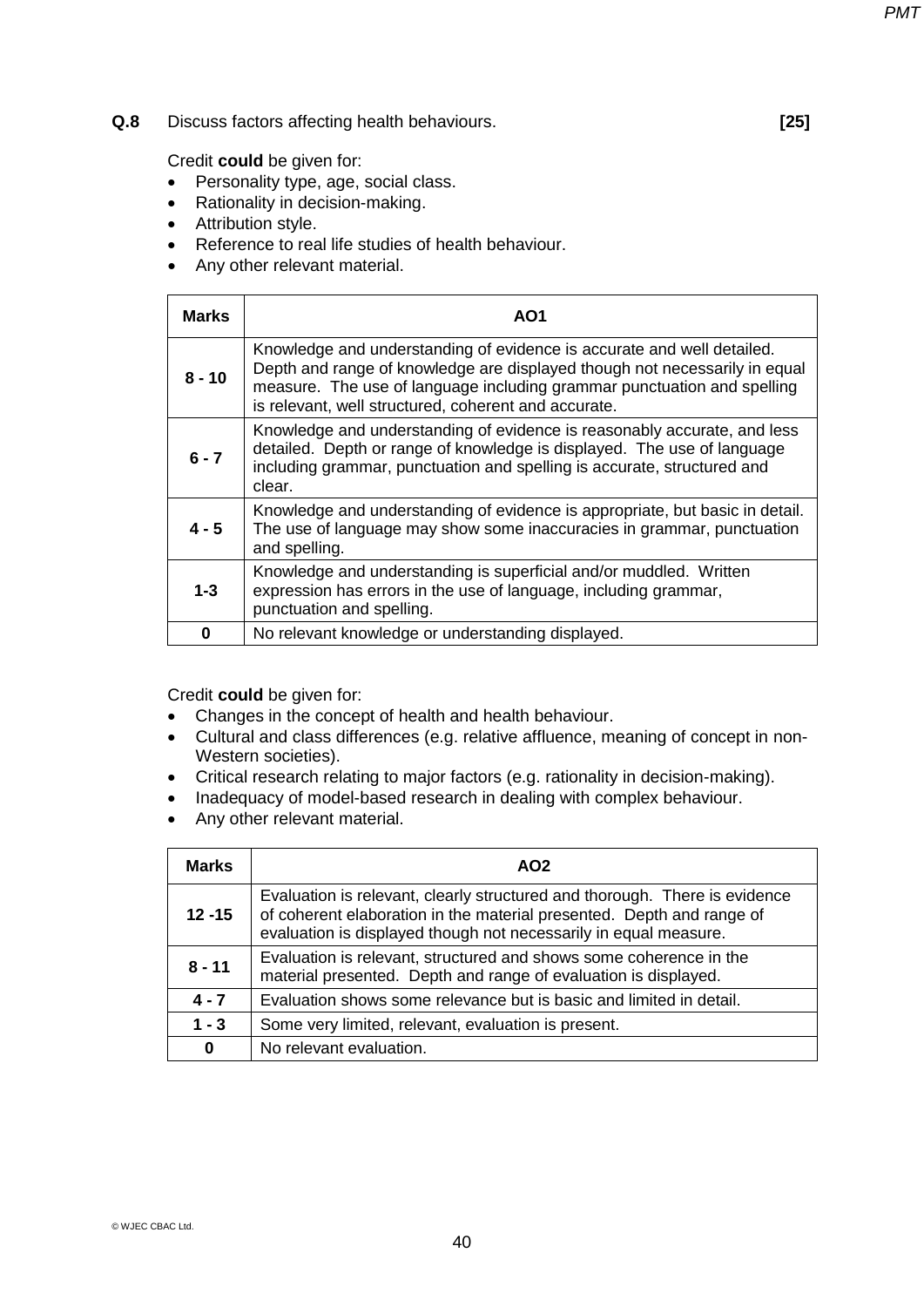**Q.9** Describe and evaluate behaviourist learning theory applied to education including classical and operant conditioning. **[25]** 

Credit **could** be given for:

- Classroom management techniques (e.g. use of reinforcement generally, special cases).
- Token economies in schools (e.g. cumulative reward systems, 'gold stars').
- Competence-based education (e.g. NVQs, accreditation of actions rather than knowledge).
- Self-instruction programmes (e.g. computer-based learning).
- Any other relevant material.

| <b>Marks</b> | AO1                                                                                                                                                                                                                                                                   |
|--------------|-----------------------------------------------------------------------------------------------------------------------------------------------------------------------------------------------------------------------------------------------------------------------|
| $8 - 10$     | Knowledge and understanding of evidence is accurate and well detailed.<br>Depth and range of knowledge are displayed though not necessarily in<br>equal measure. Language (including grammar, punctuation and<br>spelling) is relevant, well structured and accurate. |
| $6 - 7$      | Knowledge and understanding of evidence is reasonably accurate, and<br>less detailed. Depth or range of knowledge is displayed. Language<br>(including grammar, punctuation and spelling) is accurate, structured<br>and clear.                                       |
| $4 - 5$      | Knowledge and understanding of evidence is appropriate but basic in<br>detail. Language (including grammar, punctuation and spelling) shows<br>some inaccuracies.                                                                                                     |
| $1 - 3$      | Knowledge and understanding is superficial and/or muddled. Language<br>(including grammar, punctuation and spelling) has errors.                                                                                                                                      |
| 0            | No relevant knowledge or understanding displayed.                                                                                                                                                                                                                     |

- Evaluations (e.g. theory of motivation seriously inadequate, mechanistic views of humans, competence-based education has little reliable evidence).
- Critical examination of evidence.
- Use of evidence to support or contradict explanations.
- External influences (e.g. family, media, drugs).
- Any other relevant material.

| <b>Marks</b> | AO <sub>2</sub>                                                                                                                                                                                                            |
|--------------|----------------------------------------------------------------------------------------------------------------------------------------------------------------------------------------------------------------------------|
| $12 - 15$    | Evaluation is relevant, clearly structured and thorough. There is<br>evidence of coherent elaboration in the material presented. Depth and<br>range of evaluation is displayed though not necessarily in equal<br>measure. |
| $8 - 11$     | Evaluation is relevant, structured and shows some coherence in the<br>material presented. Depth and range of evaluation is displayed.                                                                                      |
| $4 - 7$      | Evaluation shows some relevance but is basic and limited in detail.                                                                                                                                                        |
| $1 - 3$      | Some very limited, relevant evaluation present.                                                                                                                                                                            |
| $\bf{0}$     | No relevant evaluation.                                                                                                                                                                                                    |